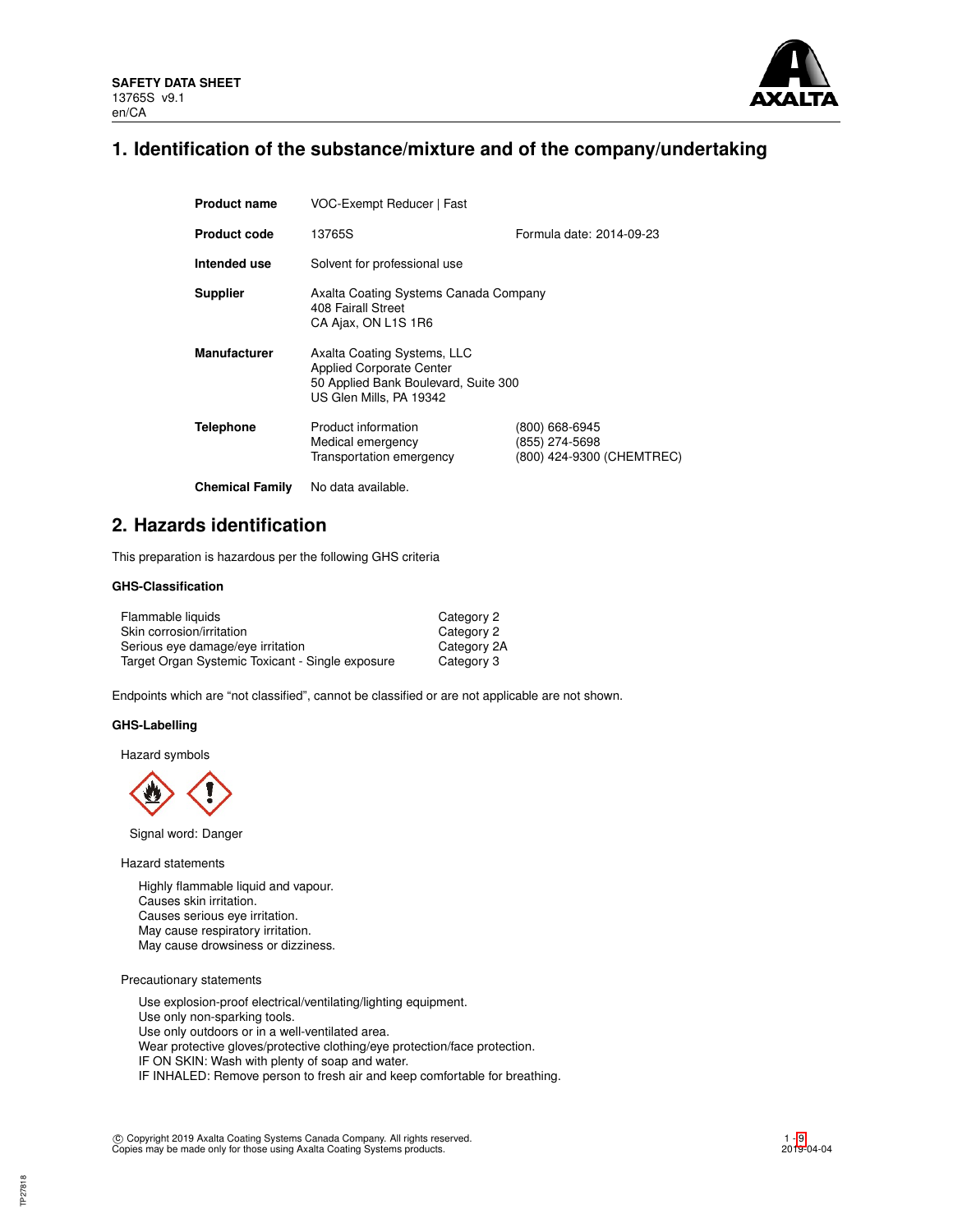

IF IN EYES: Rinse cautiously with water for several minutes. Remove contact lenses, if present and easy to do. Continue rinsing. Specific treatment (see supplemental first aid instructions on this label). If skin irritation occurs: Get medical advice/ attention. If eye irritation persists: Get medical advice/ attention. Store in a well-ventilated place. Keep container tightly closed. Store locked up. Dispose of contents/container in accordance with local regulations. Keep away from heat, hot surfaces, sparks, open flames and other ignition sources. No smoking. Ground and bond container and receiving equipment. Take action to prevent static discharges. Avoid breathing dust/ fume/ gas/ mist/ vapours/ spray. IF ON SKIN (or hair): Take off immediately all contaminated clothing. Rinse skin with water or shower. IF exposed or concerned: Call a POISON CENTER/doctor. Take off immediately all contaminated clothing and wash it before reuse.

#### **Other hazards which do not result in classification**

Intentional misuse by deliberately concentrating and inhaling the contents may be harmful or fatal.

**The following percentage of the mixture consists of ingredient(s) with unknown acute toxicity:** 0 %

## **3. Composition/information on ingredients**

mixture of solvents

#### **Components**

| CAS-No. | Chemical name            | Concentration |
|---------|--------------------------|---------------|
| 67-64-1 | Acetone                  | $60 - 80\%$   |
| 98-56-6 | 4-chlorobenzotrifluoride | $10 - 30\%$   |

Actual concentration ranges withheld as a trade secret. Non-regulated ingredients 0.0 - 0.1%

## **4. First aid measures**

#### **Eye contact**

Remove contact lenses. Irrigate copiously with clean, fresh water for at least 15 minutes, holding the eyelids apart. Seek medical advice.

#### **Skin contact**

Do NOT use solvents or thinners. Take off all contaminated clothing immediately. Wash skin thoroughly with soap and water or use recognized skin cleanser. If skin irritation persists, call a physician.

#### **Inhalation**

Avoid inhalation of vapour or mist. Move to fresh air in case of accidental inhalation of vapours. If breathing is irregular or stopped, administer artificial respiration. If unconscious place in recovery position and seek medical advice. If symptoms persist, call a physician.

#### **Ingestion**

If swallowed, seek medical advice immediately and show this safety data sheet (SDS) or product label. Do NOT induce vomiting. Keep at rest.

## **Most Important Symptoms/effects, acute and delayed**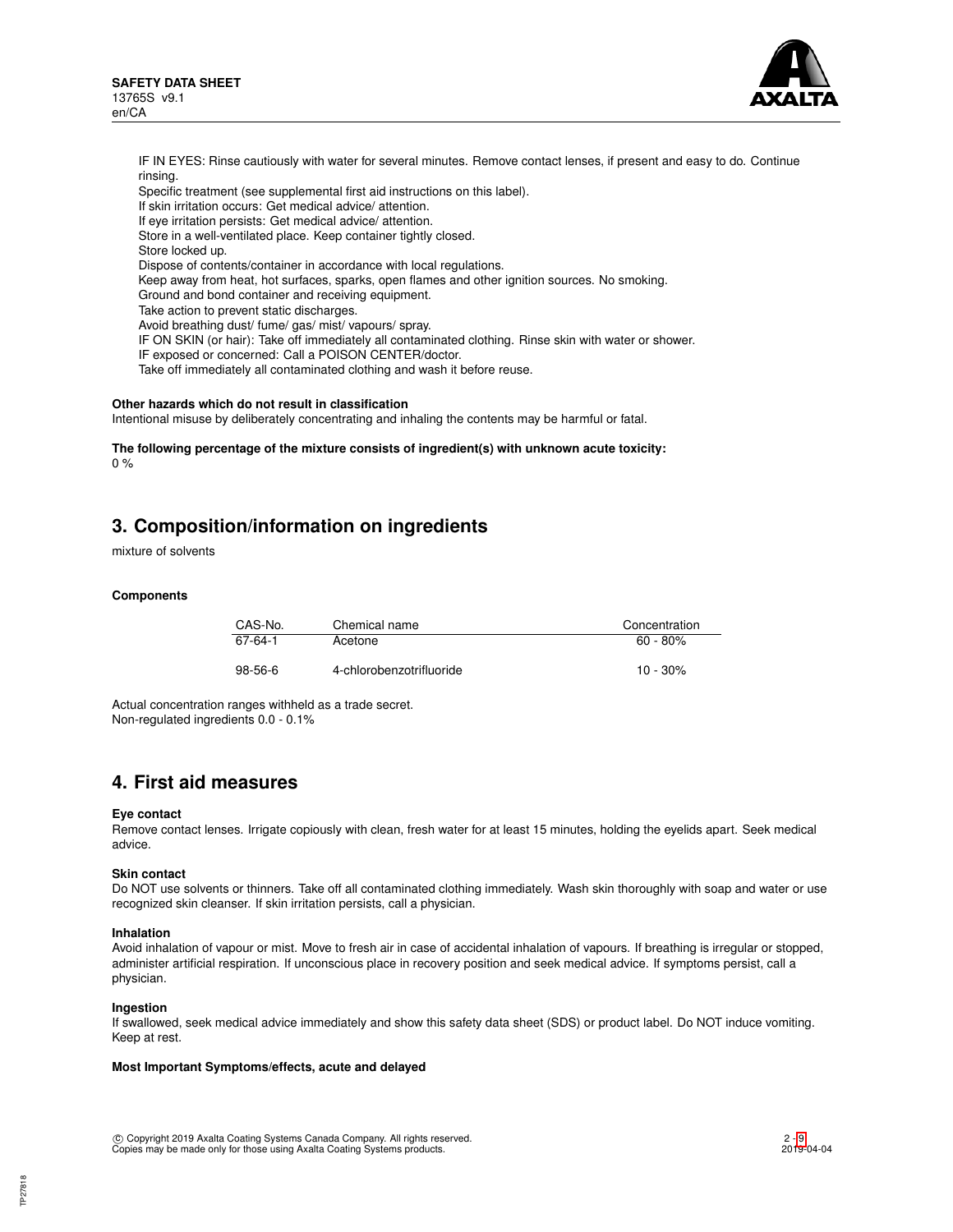

### **Inhalation**

May cause nose and throat irritation. May cause nervous system depression characterized by the following progressive steps: headache, dizziness, nausea, staggering gait, confusion, unconsciousness. Reports have associated repeated and prolonged overexposure to solvents with permanent brain and nervous system damage.

## **Ingestion**

May result in gastrointestinal distress.

### **Skin or eye contact**

May cause irritation or burning of the eyes. Repeated or prolonged liquid contact may cause skin irritation with discomfort and dermatitis.

### **Indication of Immediate medical attention and special treatment needed if necessary**

No data available on the product. See section 3 and 11 for hazardous ingredients found in the product.

## **5. Firefighting measures**

### **Suitable extinguishing media**

Universal aqueous film-forming foam, Carbon dioxide (CO2), Dry chemical

## **Extinguishing media which shall not be used for safety reasons**

High volume water jet

### **Hazardous combustion products**

CO, CO2, smoke, and oxides of any heavy metals that are reported in "Composition, Information on Ingredients" section.

### **Fire and Explosion Hazards**

Flammable liquid. Vapor/air mixture will burn when an ignition source is present.

## **Special Protective Equipment and Fire Fighting Procedures**

Full protective flameproof clothing should be worn as appropriate. Wear self-contained breathing apparatus for firefighting if necessary. In the event of fire, cool tanks with water spray. Do not allow run-off from fire fighting to enter public sewer systems or public waterways.

## **6. Accidental release measures**

## **Procedures for cleaning up spills or leaks**

Ventilate area. Remove sources of ignition. Prevent skin and eye contact and breathing of vapor. Wear a properly fitted air-purifying respirator with organic vapor cartridges (NIOSH approved TC-23C), eye protection, gloves and protective clothing. Confine, remove with inert absorbent, and dispose of properly.

#### **Environmental precautions**

Do not let product enter drains. Notify the respective authorities in accordance with local law in the case of contamination of rivers, lakes or waste water systems.

## **7. Handling and storage**

## **Precautions for safe handling**

Observe label precautions. Keep away from heat, sparks, flame, static discharge and other sources of ignition. VAPORS MAY IGNITE EXPLOSIVELY. Vapors may spread long distances. Prevent buildup of vapors. Extinguish all pilot lights and turn off heaters, non-explosion proof electrical equipment and other sources of ignition during and after use and until all vapors are gone. Close container after each use. Ground containers when pouring. Wash thoroughly after handling and before eating or smoking. Do not store above 49 °C (120 °F). If material is a coating: do not sand, flame cut, braze or weld dry coating without a NIOSH approved air purifying respirator with particulate filters or appropriate ventilation , and gloves. Combustible dust clouds may be created where operations produce fine material (dust). Avoid formation of significant deposits of material as they may become airborne and form combustible dust clouds. Build up of fine material should be cleaned using gentle sweeping or vacuuming in accordance with best practices. Cleaning methods (e.g. compressed air) which can generate potentially combustible dust clouds should not be used.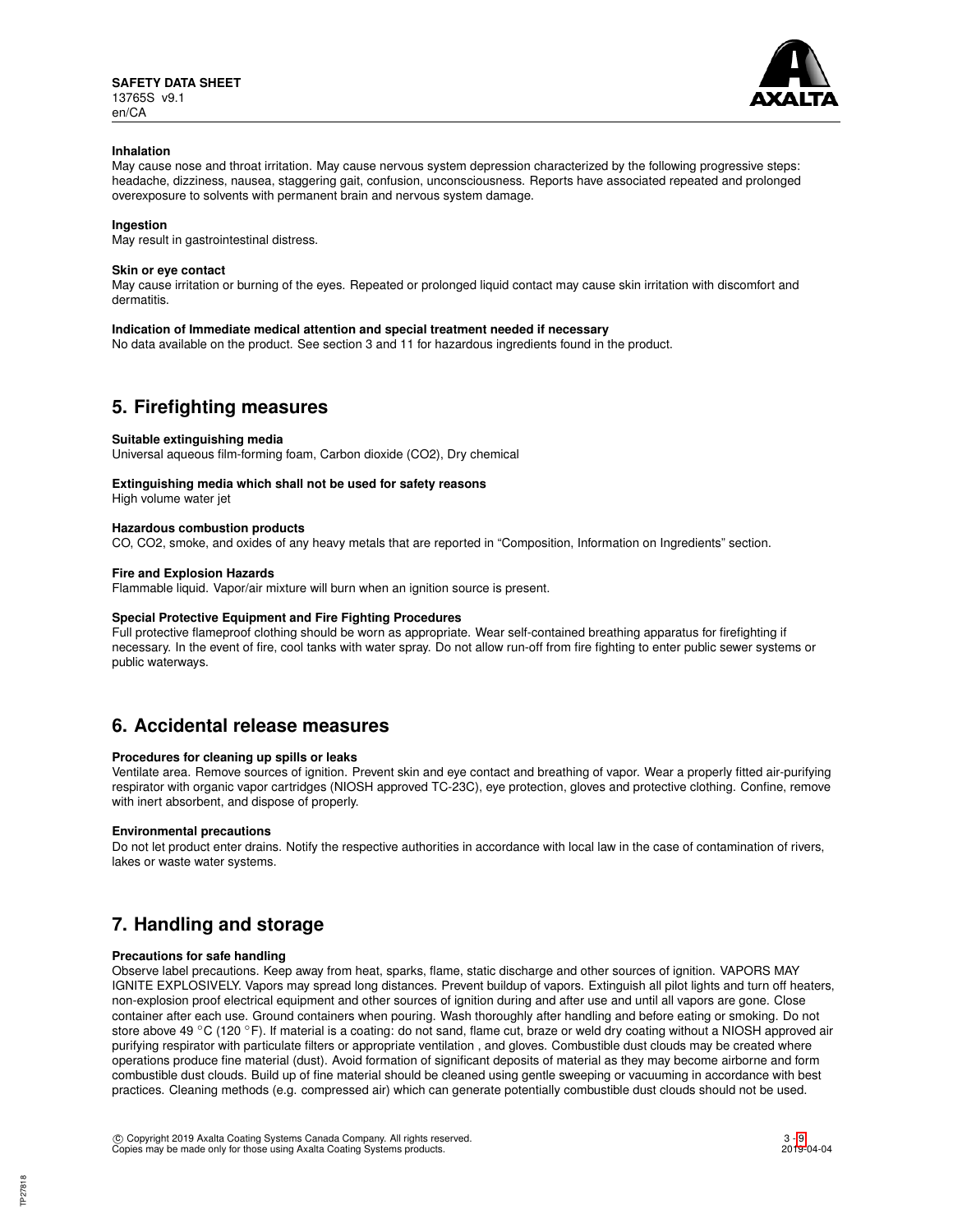

During baking at temperatures above 400◦C, small amounts of hydrogen fluoride can be evolved; these amounts increase as temperatures increase. Hydrogen fluoride vapours are very toxic and cause skin and eye irritation. Above 430℃ an explosive reaction may occur if finely divided fluorocarbon comes into contact with metal powder (aluminium or magnesium). Operations such as grinding, buffing or grit blasting may generate such mixtures. Avoid any dust buildup with fluorocarbons and metal mixtures.

#### **Advice on protection against fire and explosion**

Solvent vapours are heavier than air and may spread along floors. Vapors may form explosive mixtures with air and will burn when an ignition source is present. Always keep in containers of same material as the original one. Never use pressure to empty container: container is not a pressure vessel. The accumulation of contaminated rags may result in spontaneous combustion. Good housekeeping standards and regular safe removal of waste materials will minimize the risks of spontaneous combustion and other fire hazards.

### **Storage**

#### **Requirements for storage areas and containers**

Observe label precautions. Store in a dry, well ventilated place away from sources of heat, ignition and direct sunlight. No smoking. Prevent unauthorized access. Containers which are opened must be carefully resealed and kept upright to prevent leakage.

#### **Advice on common storage**

Store separately from oxidizing agents and strongly alkaline and strongly acidic materials.

## **8. Exposure controls/personal protection**

### **Engineering controls and work practices**

Provide adequate ventilation.This should be achieved by a good general extraction and -if practically feasible- by the use of a local exhaust ventilation.If these are not sufficient to maintain concentrations of particulates and solvent vapour below the OEL, suitable respiratory protection must be worn.

#### **National occupational exposure limits**

| CAS-No. | Chemical name | Source Time  | Tvpe       | Value     | Note |
|---------|---------------|--------------|------------|-----------|------|
| 67-64-1 | Acetone       | ACGIH 15 min | STEL       | 750 ppm   |      |
|         |               | ACGIH 8 hr   | TWA        | $500$ ppm |      |
|         |               | OSHA 8 hr    | <b>TWA</b> | ,000 ppm  |      |

#### **Glossary**

CEIL Ceiling exposure limit

STEL Short term exposure limit<br>TWA Time weighted average

Time weighted average

TWAE Time-Weighted Average

#### **Protective equipment**

Personal protective equipment should be worn to prevent contact with eyes, skin or clothing.

#### **Respiratory protection**

Do not breathe vapors or mists. Wear a properly fitted air-purifying respirator with organic vapor cartridges (NIOSH approved TC-23C) and particulate filter (NIOSH TC-84A) during application and until all vapors and spray mists are exhausted. In confined spaces, or in situations where continuous spray operations are typical, or if proper air-purifying respirator fit is not possible, wear a positive pressure, supplied-air respirator (NIOSH TC-19C). In all cases, follow respirator manufacturer's directions for respirator use. Do not permit anyone without protection in the painting area.

## **Eye protection**

Desirable in all industrial situations. Goggles are preferred to prevent eye irritation. If safety glasses are substituted, include splash guard or side shields.

### **Skin and body protection**

Neoprene gloves and coveralls are recommended.

#### **Hygiene measures**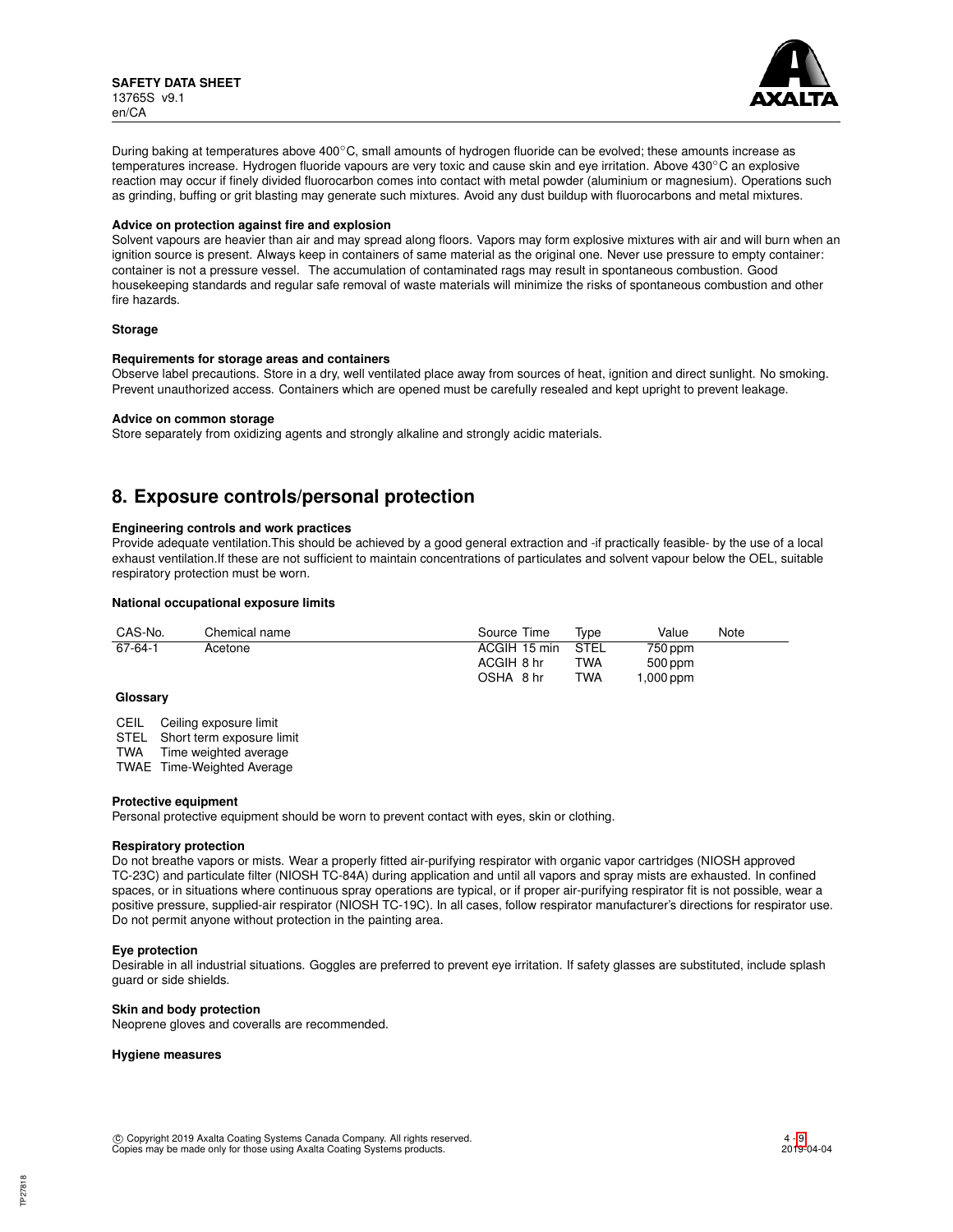

Wash skin thoroughly with soap and water or use recognized skin cleanser. Do NOT use solvents or thinners.

**Environmental exposure controls** Do not let product enter drains.

## **9. Physical and chemical properties**

## **Appearance**

| <b>Form: liquid</b>                                                                                                                                                                                                                                                                                                                                                                                                           | Colour: clear                                                                                                                 |   | <b>Odour:</b> Characteristic Solvent Odor                                                                                                                                                                                                                |                  |
|-------------------------------------------------------------------------------------------------------------------------------------------------------------------------------------------------------------------------------------------------------------------------------------------------------------------------------------------------------------------------------------------------------------------------------|-------------------------------------------------------------------------------------------------------------------------------|---|----------------------------------------------------------------------------------------------------------------------------------------------------------------------------------------------------------------------------------------------------------|------------------|
| Flash point                                                                                                                                                                                                                                                                                                                                                                                                                   |                                                                                                                               |   | $-16^{\circ}$ C                                                                                                                                                                                                                                          |                  |
| Lower Explosive Limit<br><b>Upper Explosive Limit</b><br>Evaporation rate<br>Solubility of Solvent In Water<br>Approx. Boiling Range<br>Approx. Freezing Range<br>Gallon Weight (lbs/gal)<br><b>Specific Gravity</b><br>Percent Volatile By Volume<br>Percent Volatile By Weight<br>Percent Solids By Volume<br>Percent Solids By Weight<br>pH (waterborne systems only)<br>Ignition temperature<br>Decomposition temperature | Vapor pressure of principal solvent<br>Vapor density of principal solvent (Air = 1)<br>Partition coefficient: n-octanol/water | 2 | 0.9%<br>12.8%<br>Slower than Ether<br>191.7 hPa<br>appreciable<br>$56^{\circ}$ C<br>$-95 - -36 °C$<br>7.29<br>0.87<br>100.00%<br>100.00%<br>0.00%<br>$0.00\%$<br>No data available.<br>No data available<br>$465\,^{\circ}\mathrm{C}$<br>Not applicable. | <b>DIN 51794</b> |
| Viscosity (23 $\mathrm{^{\circ}C}$ )                                                                                                                                                                                                                                                                                                                                                                                          |                                                                                                                               |   | Not applicable.                                                                                                                                                                                                                                          | ISO 2431-1993    |

# **10. Stability and reactivity**

## **Stability**

Stable

## **Conditions to avoid**

Stable under recommended storage and handling conditions (see section 7).

#### **Materials to avoid**

None reasonably foreseeable.

#### **Hazardous decomposition products**

In the event of fire Carbon monoxide, fluorinated hydrocarbons, hydrogen fluoride, nitrogen oxides may be formed.

### **Hazardous Polymerization**

Will not occur.

TP27818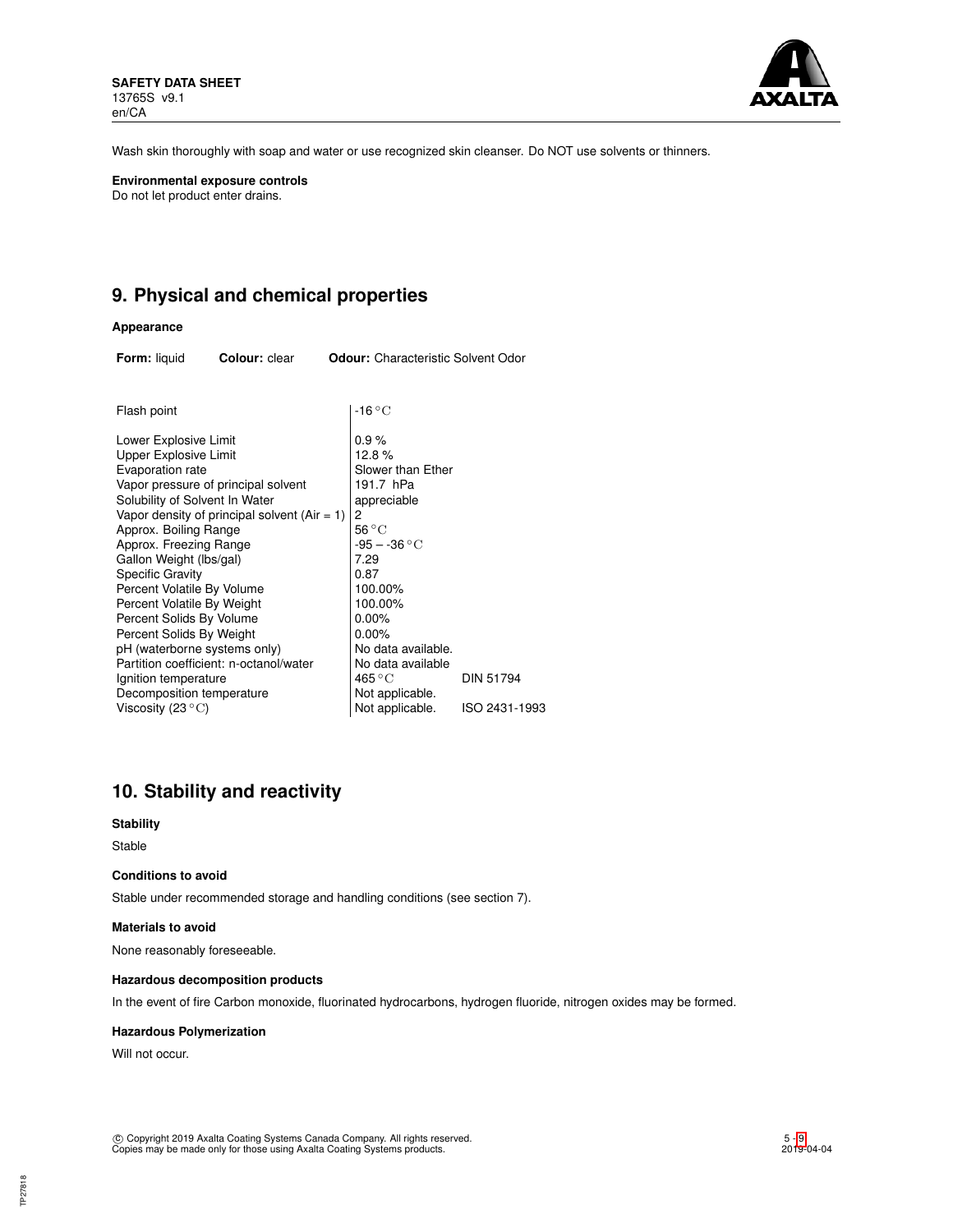

## **Sensitivity to Static Discharge**

Solvent vapors in air may explode if static grounding and bonding is not used during transfer of this product.

## **Sensitivity to Mechanical Impact**

None known.

## **11. Toxicological information**

#### **Information on likely routes of exposure**

#### **Inhalation**

May cause nose and throat irritation. May cause nervous system depression characterized by the following progressive steps: headache, dizziness, nausea, staggering gait, confusion, unconsciousness. Reports have associated repeated and prolonged overexposure to solvents with permanent brain and nervous system damage. The thermal decomposition vapours of fluorinated polymers may cause polymer fume fever with flu-like symptoms in humans, especially when smoking contaminated tobacco.

#### **Ingestion**

May result in gastrointestinal distress.

#### **Skin or eye contact**

May cause irritation or burning of the eyes. Repeated or prolonged liquid contact may cause skin irritation with discomfort and dermatitis.

**Delayed and immediate effects and also chronic effects from short and long term exposure:**

**Acute oral toxicity** not hazardous

**Acute dermal toxicity** not hazardous

**Acute inhalation toxicity** not hazardous

% of unknown composition: 0 %

**Skin corrosion/irritation**

|                                   | Acetone<br>4-chlorobenzotrifluoride Category 2 | Category 3 |
|-----------------------------------|------------------------------------------------|------------|
| Serious eye damage/eye irritation |                                                |            |

| Acetone                              | Category 2A |
|--------------------------------------|-------------|
| 4-chlorobenzotrifluoride Category 2A |             |

**Respiratory sensitisation**

Not classified according to GHS criteria

**Skin sensitisation** Not classified according to GHS criteria

## **Germ cell mutagenicity**

not hazardous

**Carcinogenicity** Not classified according to GHS criteria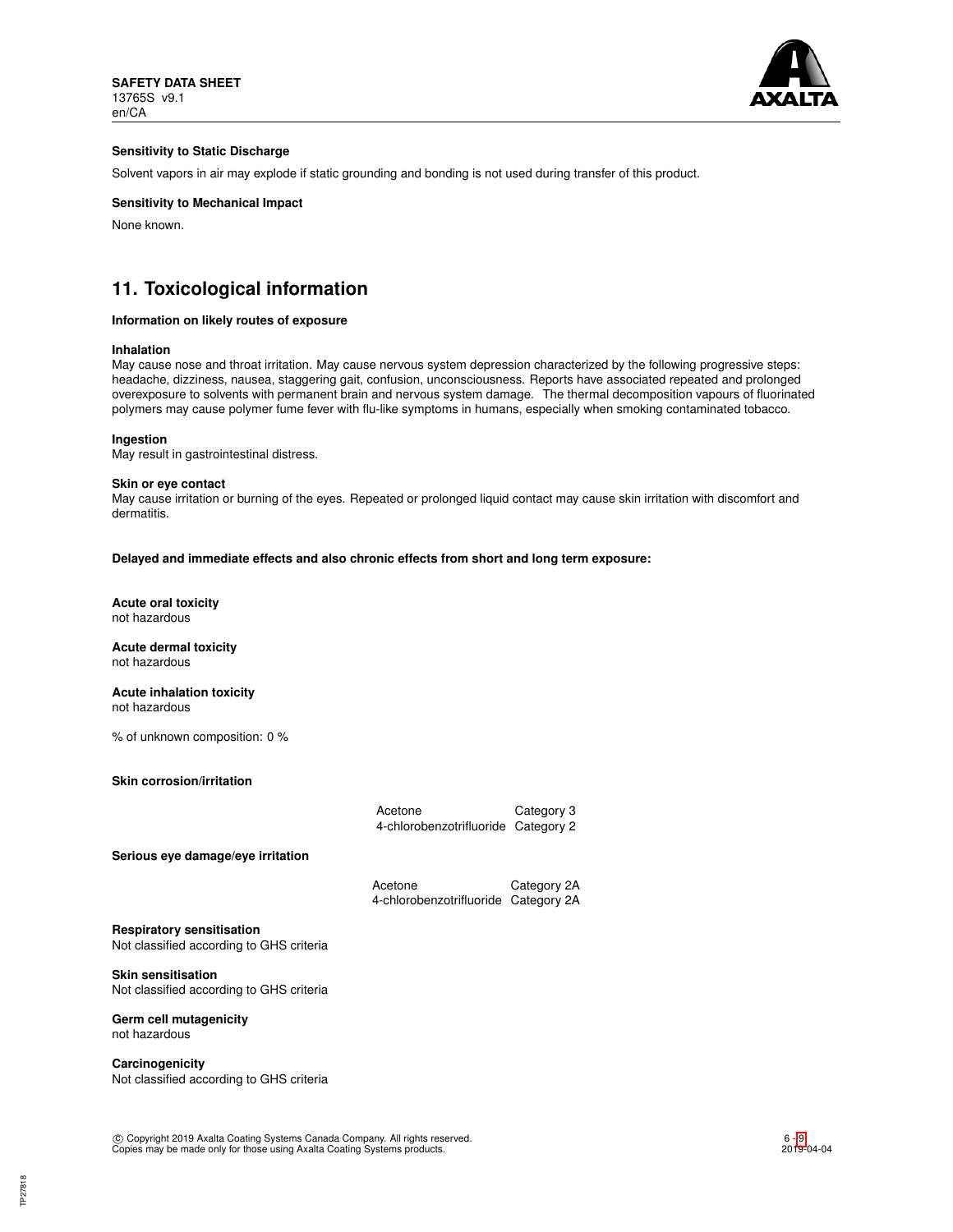**SAFETY DATA SHEET** 13765S v9.1 en/CA



#### **Toxicity for reproduction** Not classified according to GHS criteria

**Target Organ Systemic Toxicant - Single exposure** No data available.

**Target Organ Systemic Toxicant - Repeated exposure** not hazardous

**Aspiration toxicity** not hazardous

**Numerical measures of toxicity (acute toxicity estimation (ATE),etc. )** No information available.

### **Symptoms related to the physical, chemical and toxicological characteristics**

Exposure to component solvents vapours concentration in excess of the stated occupational exposure limit may result in adverse health effect such as mucous membrane and respiratory system irritation and adverse effect on kidney, liver and central nervous system. Symptoms and signs include headache, dizziness, fatigue, muscular weakness, drowsiness and in extreme cases, loss of consciousness. Through skin resorbtion, solvents can cause some of the effects described here. Repeated or prolonged contact with the preparation may cause removal of natural fat from the skin resulting in non-allergic contact dermatitis and absorption through the skin. The liquid splashed in the eyes may cause irritation and reversible damage.

## **12. Ecological information**

There are no data available on the product itself. The product should not be allowed to enter drains or watercourses.

## **13. Disposal considerations**

## **Provincial Waste Classification**

Check appropriate provincial and local waste disposal regulations for proper classifications.

## **Waste Disposal Method**

Do not allow material to contaminate ground water systems. Incinerate or otherwise dispose of waste material in accordance with Federal, State, Provincial, and local requirements. Do not incinerate in closed containers.

## **14. Transport information**

**International transport regulations**

| <b>IMDG (Sea transport)</b><br>UN number:<br>Proper shipping name:      | 1263<br>PAINT REI ATED MATERIAI |
|-------------------------------------------------------------------------|---------------------------------|
| Hazard Class:                                                           | 3                               |
| Subsidiary Hazard Class:                                                | Not applicable.                 |
| Packing group:                                                          | н                               |
| Marine Pollutant:                                                       | no                              |
| <b>ICAO/IATA (Air transport)</b><br>UN number:<br>Proper shipping name: | 1263<br>PAINT RELATED MATERIAL  |
| Hazard Class:                                                           | 3                               |
| Subsidiary Hazard Class:                                                | Not applicable.                 |
| Packing group:                                                          | II                              |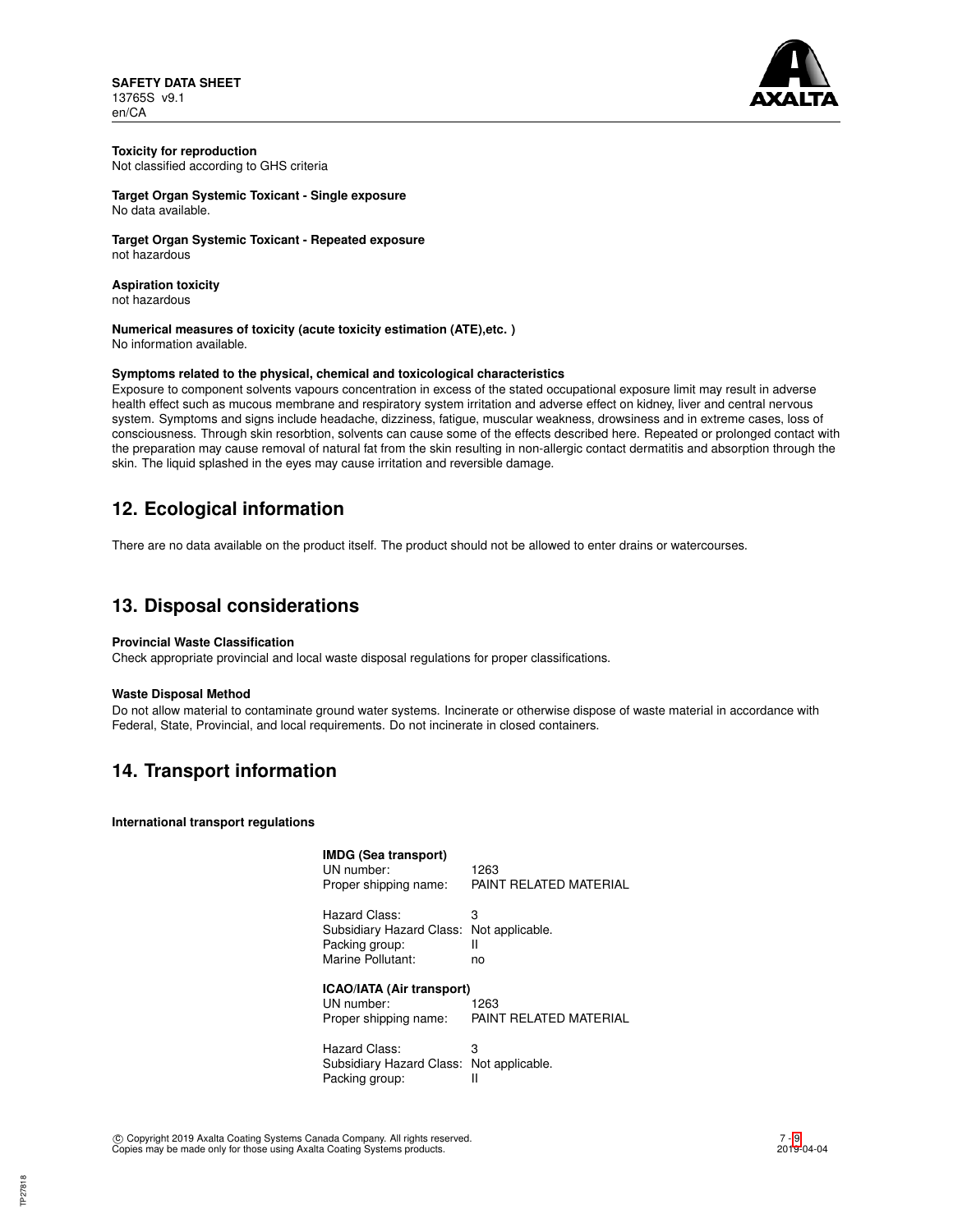

| <b>TDG</b>                               |                        |
|------------------------------------------|------------------------|
| UN number:                               | 1263                   |
| Proper shipping name:                    | PAINT RELATED MATERIAL |
| Hazard Class:                            | З                      |
| Subsidiary Hazard Class: Not applicable. |                        |
| Packing group:                           |                        |

### **Matters needing attention for transportation**

Confirm that there is no breakage, corrosion, or leakage from the container before shipping. Be sure to prevent damage to cargo by loading so as to avoid falling, dropping, or collapse. Ship in appropriate containers with denotation of the content in accordance with the relevant statutes and rules.

## **15. Regulatory information**

### **TSCA Status**

In compliance with TSCA Inventory requirements for commercial purposes.

### **DSL Status**

All components of the mixture are listed on the DSL.

### **Photochemical Reactivity**

Non-photochemically reactive

## **Regulatory information**

| $CAS$ # Ingredient               |  | 302 TPQ RQ 311/312 | -313 | RQ(lbs) HAP |  |
|----------------------------------|--|--------------------|------|-------------|--|
| 67-64-1 Acetone                  |  | N NR NR A.C.F      | N.   | 5.000 N     |  |
| 98-56-6 4-chlorobenzotrifluoride |  | N NR NR C.F.P      | N    | NR N        |  |

## **Key:**

| <b>EPCRA</b>                                             | Emergency Planning and Community Right-to-know Act (aka Title III, SARA)                                                                                                                                                                       |                    |  |
|----------------------------------------------------------|------------------------------------------------------------------------------------------------------------------------------------------------------------------------------------------------------------------------------------------------|--------------------|--|
| 302                                                      | Extremely hazardous substances                                                                                                                                                                                                                 |                    |  |
| $311/312$ Categories $F =$ Fire Hazard                   | $R =$ Reactivity Hazard $C =$ Chronic Hazard<br>P = Pressure Related Hazard                                                                                                                                                                    | $A = Acute$ Hazard |  |
| 313 Information                                          | Section 313 Supplier Notification - The chemicals listed above with<br>a 'Y' in the 313 column are subject to reporting requirements of<br>Section 313 of the Emergency Planning and Community<br>Right-to-Know act of 1986 and of 40 CFR 372. |                    |  |
| <b>CERCLA</b><br><b>HAP</b><br>TPQ.<br>RQ.<br>NA.<br>NR. | Comprehensive Emergency Response, Compensation and Liability Act of 1980.<br>Listed as a Clean Air Act Hazardous Air Pollutant.<br>Threshold Planning Quantity.<br><b>Reportable Quantity</b><br>not available<br>not regulated                |                    |  |

## **16. Other information**

HMIS rating H: 2 F: 3 R: 1